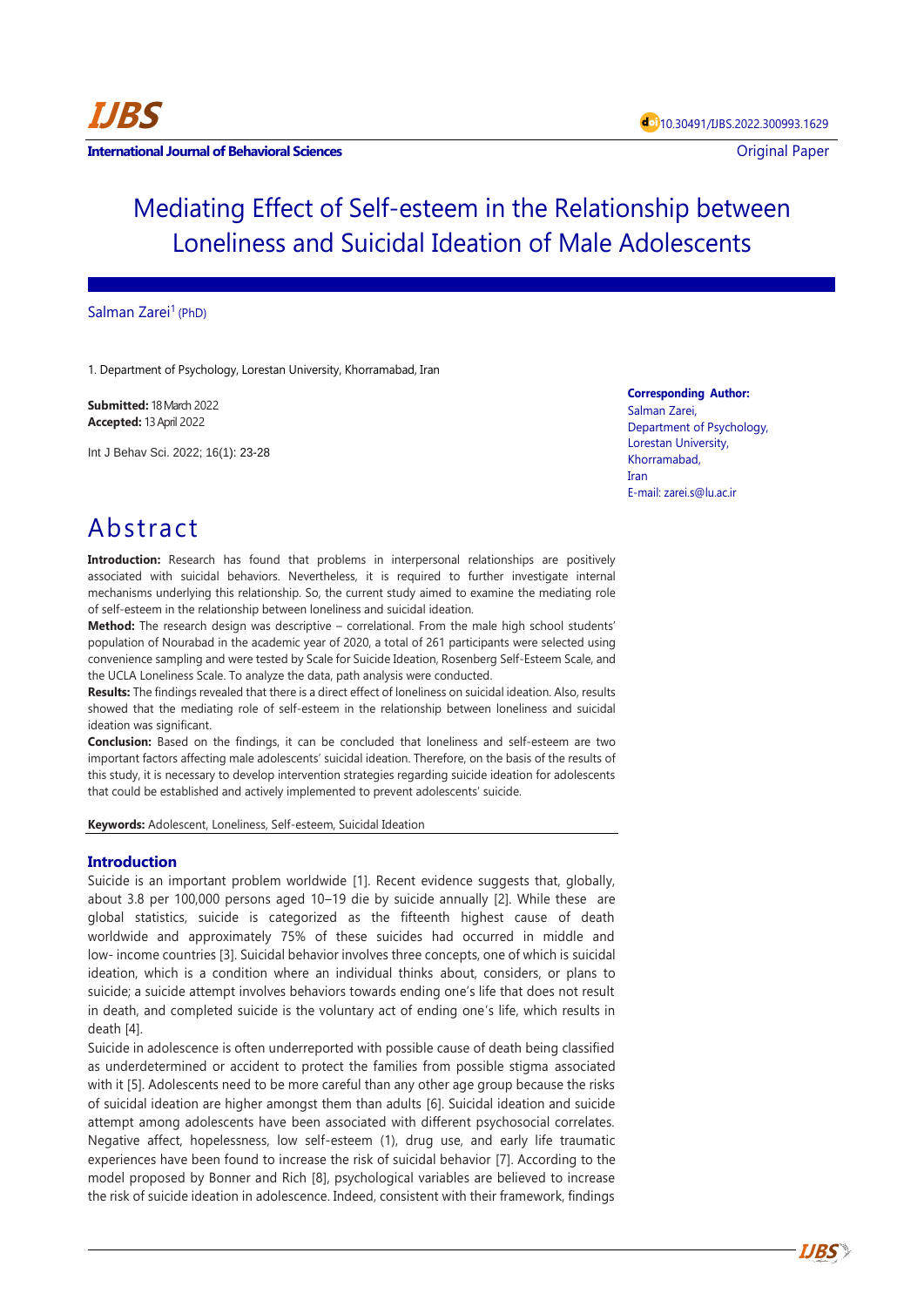from numerous studies over the past several decades have consistently implicated psychological variables as important risk factors associated with suicide in adolescence [9, 10].

Problems in interpersonal relationships are often cited as psychological risk factors for suicide [11]. The perception of a lack of satisfying interpersonal relationships can be so damaging to adolescents that it predicts suicidality [12, 13]. Further, the Interpersonal-Psychological Model of Suicide posits that loneliness is one of the three major factors leading to suicide [14]. Loneliness results from the perception that one's interpersonal relationships do not meet personal expectations and thus are deficient [15]. Consistent with this view, findings from studies on loneliness have also implicated it as a reliable predictor of suicidal risk in adolescent populations [16, 17]. Accordingly, several studies showed that loneliness in adolescence is associated with peer difficulties and maltreatment [18, 19] and, in adolescence more generally, with low self-esteem, anxiety/depression, and emotional disregulation [20, 21] . Therefore, it is possible that risk for suicidal ideation is increased in adolescents with high levels of loneliness.

Some pieces of research and theories suggest that the key mechanisms mediating between loneliness and the various suicidal behaviors should be sought in the different aspects of the self, whereas most researchers have focused primarily on self-esteem [22]. Self-esteem is reported to have a significant impact on important life outcomes including health and social outcomes during adolescence and it means the value that one considers for oneself. Also, it may be a judgment that a person has on his/her own value [23]. A number of researchers have suggested that low self-esteem is causally related to suicidal behaviors [24, 25]. For example, Baumeister [26] proposed that suicide ideation arises from a strong desire to escape aversive self-awareness. The literature demonstrates that a correlation has been detected between low self-esteem and adolescents' suicidal ideation and attempts [27, 28]. Reports during the past few years indicate that there is a strong relationship between loneliness, low self-esteem, and suicidal ideation among adolescents [29], thus demonstrating the potential importance of self-esteem difficulties in creating a longstanding vulnerability for suicide ideation. Finally, some studies have demonstrated that self-esteem mediates the relationship between loneliness and different indicators of suicide behaviors [30, 31].

Despite the fact that a great number of studies confirm that low self-esteem can estimate suicidal ideation in male adolescents, only few studies have directly investigated the mediating role of self-esteem in the relationship between loneliness and suicidal ideation. To investigate the relationship among loneliness and suicidal ideation, loneliness was taken as an independent variable and suicidal ideation as a dependent variable to establish Path Analysis Model. So, investigating the mediating role of self-esteem in the relationship between loneliness and suicidal ideation in order to figure out the inner deep structure of the three variables is possible. Above all, the current study aimed to examine loneliness and its association with suicidal ideation in male adolescents. Furthermore, how self-esteem mediates this association is investigated.

#### **Method**

This cross-sectional and correlational study was conducted on male high school students of Nourabad, Lorestan in the academic year of 2020-2021. There is no consensus on the sample size for path analysis. However, many researchers recommended 200 cases as the minimum sample [32]. So, a total of 280 subjects from eight high schools were selected using convenience sampling method. The inclusion criteria included: 1) the age range of 15 to 18 years old, and 2) Willingness to participate in the research. The only exclusion criterion was having a psychological problem background (based on participants' self- report). Before completing the survey, all participants gave their written informed consent, noting that they were aware that the investigation was anonymous and confidential and that participants had the right to withdraw at any time without explanation. The following three paper-andpencil questionnaires were distributed by the researcher. **CLA Loneliness Scale (UCLA):** The UCLA loneliness scale consists of 20 items, half of which describe non-lonely thoughts while the other half describes feelings of loneliness [33]. Respondents are asked to rate their experienced feelings using a 4-point Likert-type scale, ranging from 1 (never) to 4 (often). The overall score for the scale ranges from 20 to 80, wherein higher scores indicate greater levels of loneliness. In support of construct validity, scores on the UCLA loneliness scale have been found to be positively associated with other measures of social disconnectedness [33]. In Wang et al.'s [34] study, the Cronbach's alpha was 0.85 indicating a good scale score reliability. In the present study, the UCLA loneliness scale has demonstrated good internal consistency with a Cronbach's alpha coefficient 0.83.

**Rosenberg Self-Esteem Scale (RSES):** The RSES is a 10 item trait measure of global self-esteem [35]. Responses are provided using a four-point Likert scale ranging from 1 (not at all) to 4 (very much so). Total scores range from 10 to 40, with higher scores indicating greater selfesteem. Previous research has demonstrated that the RSES possesses sound psychometric properties [36]. In Sharifi and Moltafet's [28] study, the Cronbach's alpha was 0.85 indicating good scale score reliability. In the present study, the Persian translation of the RSES has demonstrated good internal consistency with Cronbach's alpha coefficient 0.91.

**Scale for Suicide Ideation (SSI):** The SSI is a 19-item instrument of the current intensity of specific attitudes, behaviors, and plans to commit suicide [37]. Each item consists of three options graded according to the intensity of the suicidality and rated on a 3-point scale ranging from 0 to 2 (no ideation to strong ideation). The ratings are then summed to yield a total score, which ranges from 0 to 38. The SSI has been found to have moderately high internal consistency with Cronbach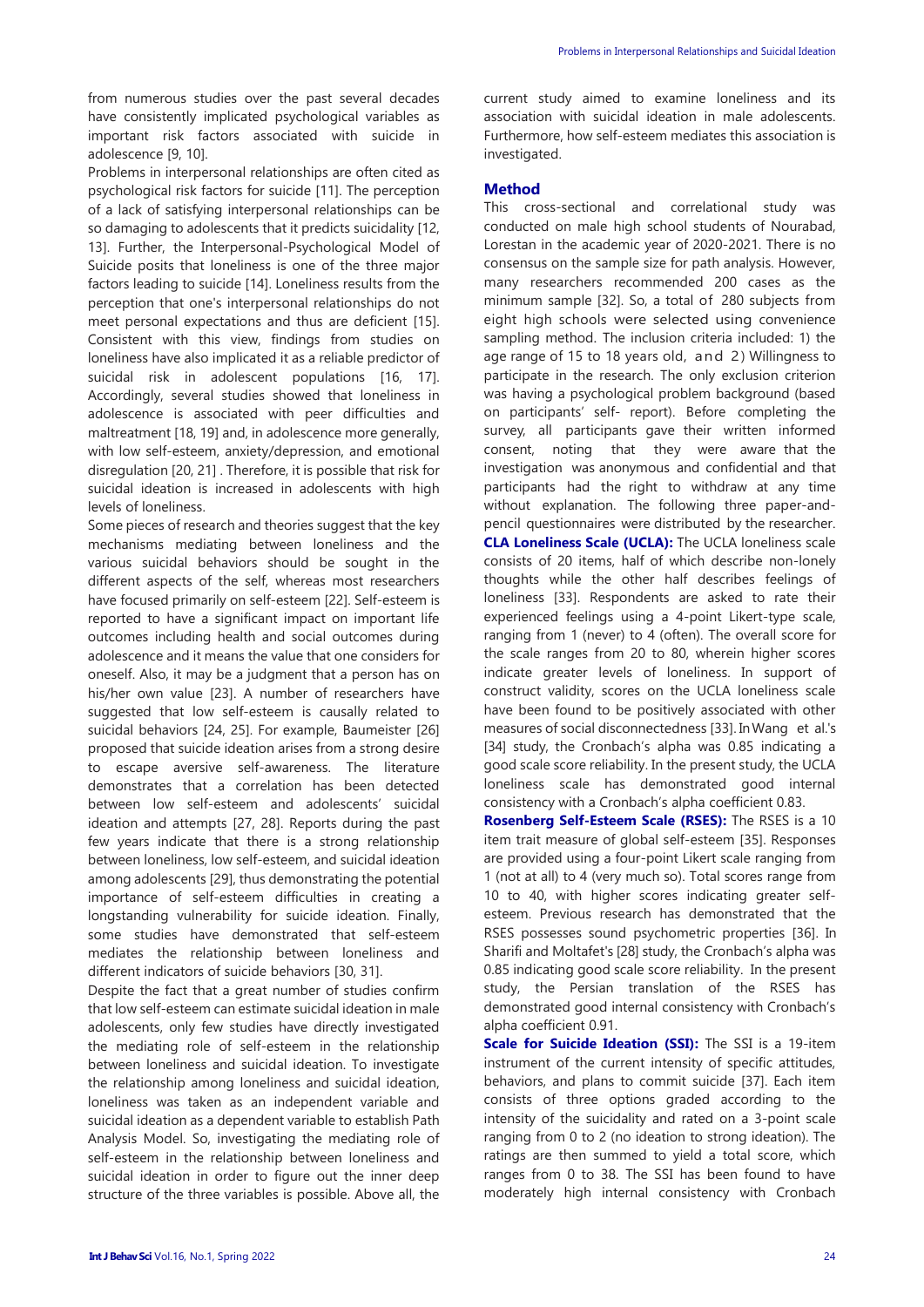coefficient alphas ranging from .84 to .89 [38]. Moreover, the predictive validity of the SSI for completed suicide is supported [39]. In the present study, the SSI has demonstrated good internal consistency with Cronbach's alpha coefficient 0.86.

Means, standard deviations, and Pearson correlations for the levels of loneliness, self-esteem and suicidal ideation, together were conducted using SPSS 25.0. Path analysis was conducted to examine the mediating role of self-esteem using AMOS 21.0. It is noted that, 19 participants missed more than 50% of items on a given scale and were excluded from subsequent analyses.

## **Results**

Descriptive statistics such as mean, standard deviation, and correlation coefficients are presented in Table 1. The result of Kolmogorov-Smirnov test showed that the distributions of study variables are normal (P>0.05). Also, the results in Table 1 showed that all relationships were significantly positive at P<0.01. Therefore, based on the significance relationship between the variables, the necessary condition for investigating the mediating role of self-esteem in the relationship between loneliness and suicidal ideation is fulfilled.

Prior to conducting path analysis, it was ensured that its basic assumptions, such as adequacy of the sample size, data distribution normality, and multi-collinearity, were established. The research model of the relationship between loneliness and suicidal ideation mediated via self-esteem is shown in Table 1 based on standardized coefficients (β). As shown in Table 2, the proposed model had a good fit based on fitness indices. The most commonly used fitness index in the model analysis is CMIN/DF, that with a value less than three in the current research model shows a good fit. The Goodness of Fit Index (GFI), the Normalized Fit Index (NFI), and the Comparative Fit Index (CFI) with values higher than 0.90 indicates an acceptable fit to the current data. Also, the Root Mean Square Error of Approximation (RMSEA) with a value between 0.05 and 0.10 shows an acceptable fit of the model.

The parameters of the direct relationship measurement in the research model are presented in Table 3. As shown, the direct effect of loneliness on suicidal ideation and the loneliness on self-esteem were significant. Moreover, the direct effect of self-esteem on suicidal ideation was significant.

| <b>Variables</b>     |       | <b>SD</b> |           |           |                          | Kolmogorov-Smirnov |       |
|----------------------|-------|-----------|-----------|-----------|--------------------------|--------------------|-------|
|                      | Mean  |           |           |           |                          |                    |       |
| 1) Loneliness        | 41.67 |           |           |           | $\overline{\phantom{a}}$ | 0.07               | 0.061 |
| 2) Self-esteem       | 19.53 | 4.13      | $-0.41**$ |           | $\overline{\phantom{a}}$ | 0.07               | 0.058 |
| 3) Suicidal ideation | 17.85 | 3.39      | $0.32**$  | $-0.49**$ |                          | 0. 08              | 0.053 |
|                      |       |           |           |           |                          |                    |       |

 $P < 0.01**$ 



| <b>Table 3.</b> Direct Relationship Measurement Parameters in the General Research Model |  |  |
|------------------------------------------------------------------------------------------|--|--|

| <b>Direct Pathways</b>                         |      | <b>SE</b> | Beta    | C.R  |           |
|------------------------------------------------|------|-----------|---------|------|-----------|
|                                                |      |           |         |      |           |
| Loneliness $\longrightarrow$ Suicidal ideation | 0.46 | በ 19      | 0.21    | 3.19 | P < 0.001 |
| Loneliness $\longrightarrow$ Self-esteem       | 0.29 | 0.13      | -0.37   | 6.09 | P < 0.001 |
| → Suicidal ideation<br>Self-esteem             | 0.16 | 0.07      | $-0.52$ | 8.42 | P<0.001   |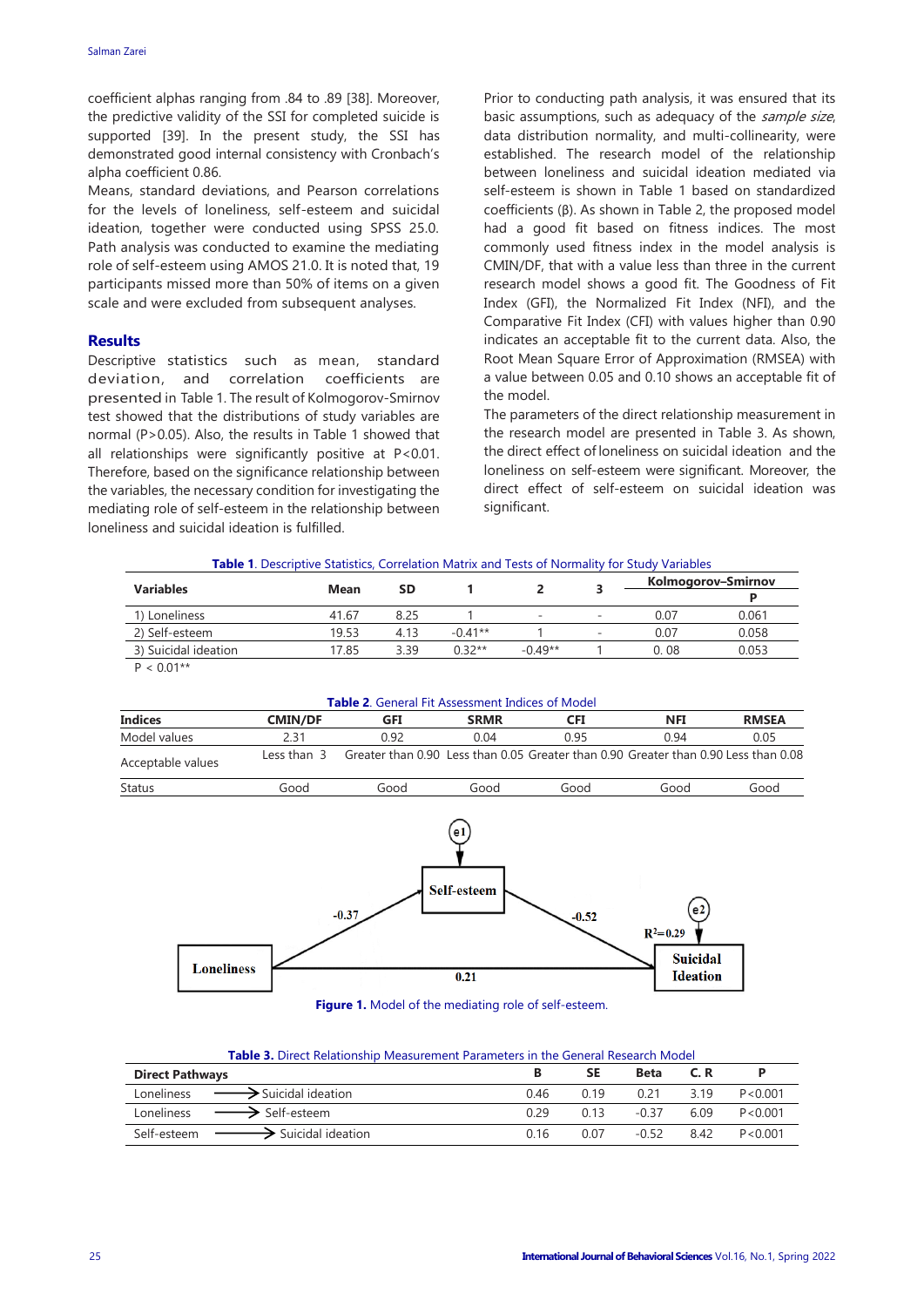|                                                                                       | <b>Beta</b> | <b>SE</b> |      | (95% CI)           |                    |  |
|---------------------------------------------------------------------------------------|-------------|-----------|------|--------------------|--------------------|--|
| Model pathway                                                                         |             |           |      | <b>Lower Bound</b> | <b>Upper Bound</b> |  |
| Loneliness —— <del>——&gt;</del> Self-esteem<br>$\longrightarrow$<br>Suicidal ideation | 0.19        | 0.009     | 3.01 | ი 10               | 0.19               |  |

We examined the mediating effect of self-esteem on the relationship between loneliness and suicidal ideation using a bootstrapping method (Table 4). The upper (0.19) and lower (0.10) limits of the confidence interval for indirect effect of loneliness on suicidal ideation did not include zero, indicating a significant mediating effect.

#### **Discussion**

The present study investigated the mediating role of selfesteem in the relationship between loneliness and suicidal ideation among male adolescents. The results showed that loneliness had a significant positive effect on suicidal ideation in male adolescents. Loneliness can be severe enough to lead to death by suicide [15]. In general, the perception of a lack of satisfying interpersonal relationship can be so damaging to adolescents that it predicts suicidality [12]. In line with the current study's findings, some of the previous studies reported that, suicidal thoughts and ideation in adolescents occur through exposure to problems in interpersonal relationships, such as loneliness, which is a tension factor in interpersonal relationships [16, 17]. The higher the level of one's experience of tension in relationships, the higher the level of loneliness and anger expressed, which also has a significant effect on depression symptoms or leads to a high probability of developing suicidal thoughts and ideation [21]. Further, based on the Interpersonal-Psychological Model of Suicide, male adolescents are more likely to respond to problems in interpersonal relationships by externalizing depressive behaviors [14], and, on average, are more likely than females to isolate themselves from the support available from the greater social network, and to engage in selfharm behaviors [11]. One explanation for the results of this study could be that young boys, who are unable and/or reluctant to seek assistance for personal problems to cope with the expectations placed upon them as boys and who also have fewer relational skills are more likely to express externalizing behaviors (e.g., depression and loneliness indicators) and, in extreme cases, may be more likely to experience suicide ideation [6].

The findings showed that loneliness through self-esteem had a significant effect on suicidal ideation .The results suggest that satisfactory relationships with others, especially with significant others, are a key to the validation of the true self, which consequently translates to self-esteem. This finding is consistent both with the classic theoretical concepts indicating the social sources of self, contemporary concepts of self-esteem and the results of studies that demonstrate that feeling socially disconnected predicts a low level of self-esteem [27, 34]. Lowered self-esteem as an effect of loneliness is strongly related to self-harm thoughts and behaviors [30]. In line with this, an explorative prospective study reported that self-esteem plays a role in buffering the relationship between loneliness and suicidal ideation [31]. Another possible explanation is that male adolescent with lower levels of loneliness may, in turn, have greater levels of self-esteem, with the latter construct potentially bolstering the use of positive suicide ideation [25]. This relationship is in line with past research; namely, that higher self-esteem appears to serve a protective function against suicidal ideation [31]. In clarifying the results, it can be pointed out that when male adolescents set unattainable goals and then blame themselves for their failure to achieve these goals, the negative selfattributions provide a context for the development of suicidal thoughts and ideation [22].

The study's findings should be interpreted with caution as the study had some limitations. First, the present study only investigated male adolescents of Nourabad and therefore, and may not represent the total population. Second, the cross-sectional design, which is not the best way to evaluate causal relations, also limits the results. Further experimental and longitudinal studies are required to confirm the relationships between the variables. Third, all the data were obtained through selfreports and thus it potentially affected the study's validity. Future investigation can employ multiple methods such as observation and standardized interview for the data collection purpose. In this way, they can provide more detailed information and reduce potential common method bias. Finally, the literature in this field is not yet rich enough. This study is innovative in exploring selfesteem as a mediator variable that has not received previous scrutiny. Limitations aside, the present study provided some theoretical and practical implications. The study's findings can contribute to targeted preventions and suicidal behavior interventions in male adolescents. Thus, mental health practitioners can educate students about the potential harms of loneliness and help them set self-encouraging goals to control their suicidal ideation. These methods can help them efficiently overcome their problems in interpersonal relationships and properly regulate themselves and also help them promote healthy behaviors. Furthermore, this study expands our knowledge on the suicidal ideation associated with high loneliness and highlighting the role of self-esteem in setting undesirable conditions for the male adolescents.

## **Conclusion**

This research project evaluated a mediation model to investigate self-esteem underlying the correlation between loneliness and suicidal ideation. Briefly, the results demonstrated that loneliness was a risk factor of low self-esteem in male adolescents, predicting suicidal ideation via measuring self-esteem. These findings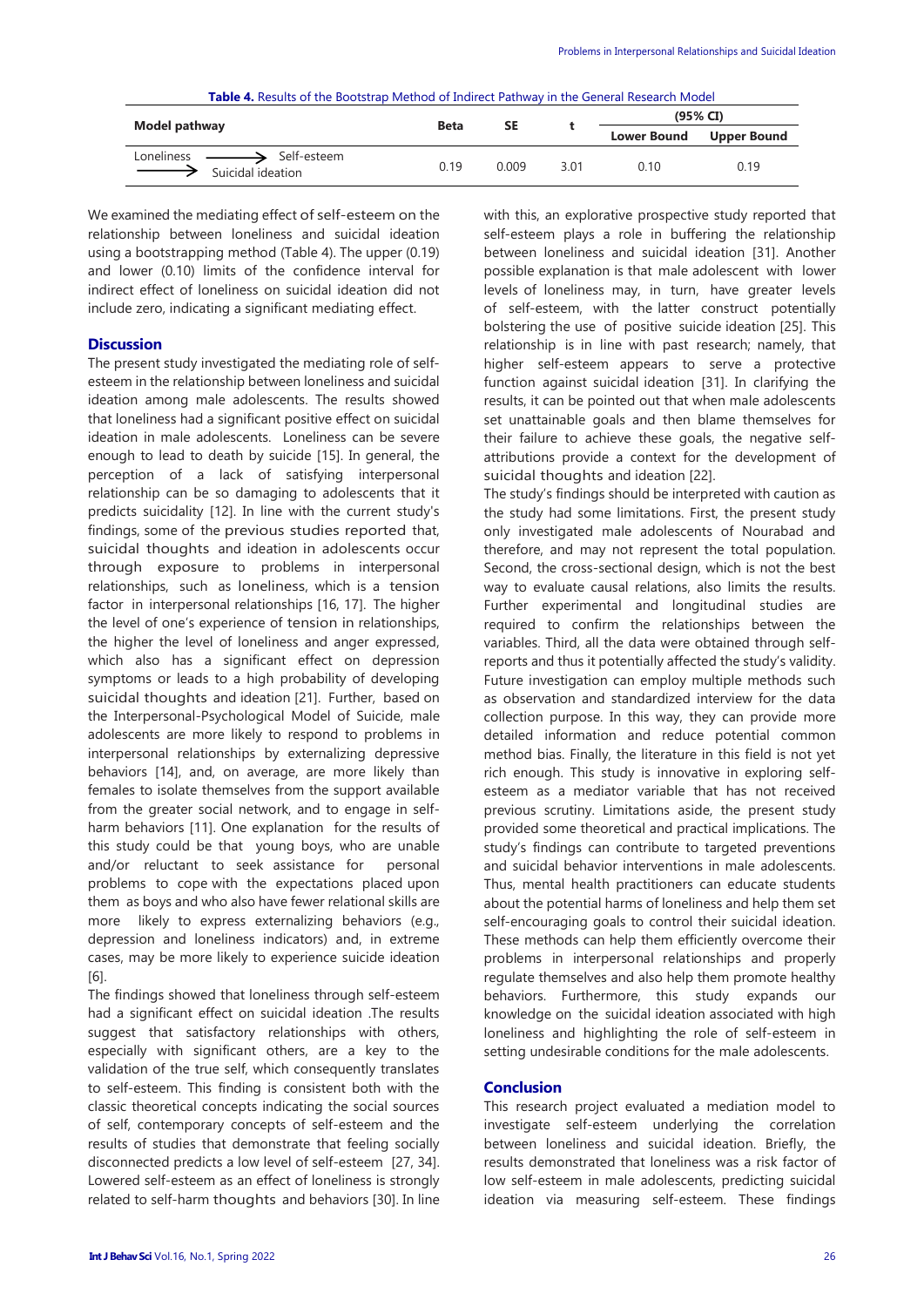substantially contribute to our understanding of loneliness and suicidal ideation. This likelihood demonstrated the superposition effects of the risk factors. The findings revealed that the intervention decreased loneliness and increased self-esteem, and thus, decreased the frequency of suicidal ideation. Also, male adolescents displaying high suicidal behaviors should be attentively monitored for loneliness and low self-esteem.

## **Conflict of Interest**

The author declares that he has no conflicts of interest.

## **Ethical Consideration**

All ethical principles were considered in this article. The participants were informed about the purpose of the research and its implementation stages. They were also assured about the confidentiality of their information. Moreover, they were allowed to leave the study whenever they wish, and if desired, the results of the research would be available to them.

#### **Acknowledgment**

The author expresses his most sincere thanks to all those participating for their support and contribution.

#### **References**

- 1. Cha CB, Franz PJ, M. Guzmán E, Glenn CR, Kleiman EM, Nock MK. Annual Research Review: Suicide among youth– epidemiology,(potential) etiology, and treatment. Journal of Child Psychology and psychiatry. 2018;59(4):460-82. [doi:https://doi.org/10.1111/jcpp.12831](https://doi.org/10.1111/jcpp.12831)
- 2. Glenn CR, Kleiman EM, Kellerman J, Pollak O, Cha CB, Esposito EC, et al. Annual research review: A meta‐ analytic review of worldwide suicide rates in adolescents. Journal of Child Psychology and Psychiatry. 2020;61(3):294-308. [doi:https://doi.org/10.1111/jcpp.13106](https://doi.org/10.1111/jcpp.13106)
- 3. Cerel J, Brown MM, Maple M, Singleton M, Van de Venne J, Moore M, et al. How many people are exposed to suicide? Not six. Suicide and Life‐ Threatening Behavior. 2019;49(2):529- 34[. doi:https://doi.org/10.1111/sltb.12450](https://doi.org/10.1111/sltb.12450)
- 4. House A, Kapur N, Knipe D. Thinking about suicidal thinking. The Lancet Psychiatry. 2020;7(11):997-1000. [doi:https://doi.org/10.1016/s2215-0366\(20\)30263-7](https://doi.org/10.1016/s2215-0366(20)30263-7)
- 5. Pandey AR, Bista B, Dhungana RR, Aryal KK, Chalise B, Dhimal M. Factors associated with suicidal ideation and suicidal attempts among adolescent students in Nepal: Findings from Global School-based Students Health Survey. PloS One. 2019;14(4):e0210383.

[doi:https://doi.org/10.1371/journal.pone.0210383](https://doi.org/10.1371/journal.pone.0210383)

- 6. Kim JM. Development of structural model on suicidal ideation in adolescents' exposure to violence. International Journal of Environmental Research and Public Health. 2021;18(6):3215. [doi:https://doi.org/10.3390/ijerph18063215](https://doi.org/10.3390/ijerph18063215)
- 7. Chang HB, Munroe S, Gray K, Porta G, Douaihy A, Marsland A, et al. The role of substance use, smoking, and inflammation in risk for suicidal behavior. Journal of affective disorders. 2019;243:33-41. [doi:10.1016/j.jad.2018.09.005.](doi:10.1016/j.jad.2018.09.005)  [PubMed:30223137]
- 8. Bonner RL, Rich AR. Toward a predictive model of suicidal ideation and behavior: Some preliminary data in college students. Suicide and Life-Threatening Behavior.<br>1987:17(1):50-63. doi:https://doi.org/10.1111/i.1943-1987;17(1):50-63. [doi:https://doi.org/10.1111/j.1943-](https://doi.org/10.1111/j.1943-278x.1987.tb00061.x) [278x.1987.tb00061.x](https://doi.org/10.1111/j.1943-278x.1987.tb00061.x)
- 9. Gili M, Castellví P, Vives M, de la Torre-Luque A, Almenara J, Blasco MJ, et al. Mental disorders as risk factors for suicidal behavior in young people: A meta-analysis and systematic review of longitudinal studies. Journal of Affective Disorders. 2019;245:152-62[. doi:https://doi.org/10.1016/j.jad.2018.10.115](https://doi.org/10.1016/j.jad.2018.10.115)
- 10. González-Forteza C, Juárez-López CE, Jiménez A, Montejo-León L, Rodríguez-Santisbón UR, Wagner FA. Suicide behavior

and associated psychosocial factors among adolescents in Campeche, Mexico. Preventive Medicine. 2017;105:206-11. do[i:https://doi.org/10.1016/j.ypmed.2017.09.011](https://doi.org/10.1016/j.ypmed.2017.09.011)

- 11. Díez-Gómez A, Pérez-Albéniz A, Sebastián-Enesco C, Fonseca-Pedrero E. Suicidal behavior in adolescents: a latent class analysis. International Journal of Environmental Research and Public Health. 2020;17(8):2820. do[i:https://doi.org/10.3390/ijerph17082820](https://doi.org/10.3390/ijerph17082820)
- 12. Sánchez Teruel D, Robles Bello MA, Camacho Conde JA. Selfinflicted injuries in adolescents and young adults: A longitudinal approach. Psicothema. 2020. do[i:https://doi.org/10.7334/psicothema2019.347.](https://doi.org/10.7334/psicothema2019.347)
- 13. Steck N, Egger M, Schimmelmann BG, Kupferschmid S. Suicide in adolescents: findings from the Swiss National cohort. European child & adolescent psychiatry. 2018;27(1):47-56. do[i:https://doi.org/10.1007/s00787-017-1019-6.](https://doi.org/10.1007/s00787-017-1019-6)
- 14. Lee D, Jung S, Park S, Hong HJ. The impact of psychological problems and adverse life events on suicidal ideation among adolescents using nationwide data of a school-based mental health screening test in Korea. European Child & Adolescent Psychiatry. 2018;27(10):1361-72. do[i:https://doi.org/10.1007/s00787-018-1130-3](https://doi.org/10.1007/s00787-018-1130-3)
- 15. Wolfe KL, Nakonezny PA, Owen VJ, Rial KV, Moorehead AP, Kennard BD, et al. Hopelessness as a predictor of suicide ideation in depressed male and female adolescent youth. Suicide and Life‐ Threatening Behavior. 2019;49(1):253-63. do[i:https://doi.org/10.1111/sltb.12428.](https://doi.org/10.1111/sltb.12428)
- 16. Chang EC, Lian X, Yu T, Qu J, Zhang B, Jia W, et al. Loneliness under assault: Understanding the impact of sexual assault on the relation between loneliness and suicidal risk in college students.<br>Personality and Individual Differences. 2015:72:155-9. Personality and Individual Differences. do[i:https://doi.org/10.1016/j.paid.2014.09.001.](https://doi.org/10.1016/j.paid.2014.09.001)
- 17. Muyan M, Chang EC. Perfectionism as a predictor of suicidal risk in Turkish college students: Does loneliness contribute to further risk? Cognitive Therapy and Research. 2015;39(6):776- 84[. doi:https://doi.org/10.1007/s10608-015-9711-7](https://doi.org/10.1007/s10608-015-9711-7)
- 18. Bowker JC, Raja R. Social withdrawal subtypes during early adolescence in India. Journal of Abnormal Child Psychology. 2011;39(2):201-12. [doi:https://doi.org/10.1007/s10802-010-](doi:https://doi.org/10.1007/s10802-010-9461-7) [9461-7](doi:https://doi.org/10.1007/s10802-010-9461-7)
- 19. Coplan RJ, Rose-Krasnor L, Weeks M, Kingsbury A, Kingsbury M, Bullock A. Alone is a crowd: social motivations, social withdrawal, and socioemotional functioning in later childhood.<br>Developmental Psychology. 2013;49(5):861. Developmental Psychology. 2013;49(5):861. [doi:https://doi.org/10.1037/a0028861](https://doi.org/10.1037/a0028861)
- 20. Wang JM. Preference-for-solitude and depressive symptoms in Chinese adolescents. Personality and Individual Differences. 2016;100:151-6. do[i:https://doi.org/10.1016/j.paid.2015.09.033](https://doi.org/10.1016/j.paid.2015.09.033)
- 21. Wang JM, Rubin KH, Laursen B, Booth-LaForce C, Rose-Krasnor L. Preference-for-solitude and adjustment difficulties in early and late adolescence. Journal of Clinical Child & Adolescent Psychology.  $2013;42(6):834-42$ . 2013;42(6):834-42. do[i:https://doi.org/10.1080/15374416.2013.794700](https://doi.org/10.1080/15374416.2013.794700)
- 22. Soto-Sanz V, Piqueras JA, Perez-Vazquez MT, Rodriguez-Jimenez T, Castellví P, Miranda-Mendizabal A, et al. Selfesteem and suicidal behaviour in youth: A meta-analysis of longitudinal studies. Psicothema. 2019;31:246–54. [doi:https://doi.org/10.7334/psicothema2018.339](https://doi.org/10.7334/psicothema2018.339)
- 23. Moayed M, Vahedian-Azimi A. The relationship between self-esteem and academic motivation among postgraduate nursing students: Across-sectional study. International Journal of Behavioral Sciences. 2021;15(1):113–9.

[doi:https://doi.org/10.30491/IJBS.2021.262883.1447](https://doi.org/10.30491/IJBS.2021.262883.1447)

- 24. Choo CC, Harris KM, Chew PK, Ho RC. What predicts medical lethality of suicide attempts in Asian youths? Asian Journal of Psychiatry. 2017;29:136-41. [doi:https://doi.org/10.1016/j.ajp.2017.05.008](https://doi.org/10.1016/j.ajp.2017.05.008)
- 25. McClure AC, Tanski SE, Kingsbury J, Gerrard M, Sargent JD. Characteristics associated with low self-esteem among US adolescents. Academic Pediatrics. 2010;10(4):238-44. e2. [doi:https://doi.org/10.1016/j.acap.2010.03.007](https://doi.org/10.1016/j.acap.2010.03.007)
- 26. Baumeister RF. Suicide as escape from self. Psychological Review. 1990;97(1):90. [doi:https://doi.org/10.1037/0033-](https://doi.org/10.1037/0033-295x.97.1.90) [295x.97.1.90](https://doi.org/10.1037/0033-295x.97.1.90)
- 27. Nguyen DT, Dedding C, Pham TT, Wright P, Bunders J. Depression, anxiety, and suicidal ideation among Vietnamese secondary school students and proposed solutions: a cross-